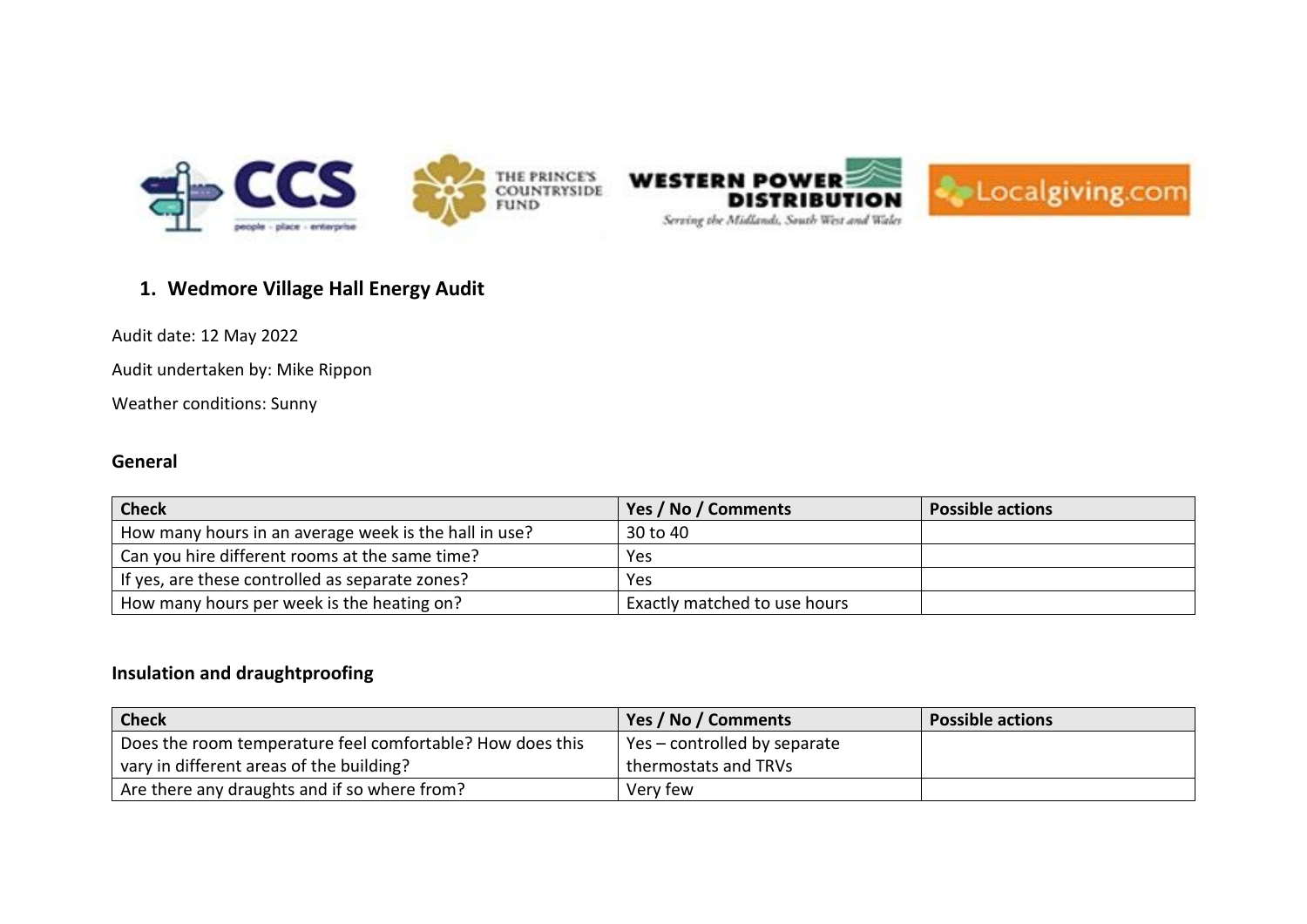| Are windows single/ secondary or double glazed?                  | Single in Main Hall                                                                           | NB Constrained by planning         |
|------------------------------------------------------------------|-----------------------------------------------------------------------------------------------|------------------------------------|
| Do external doors shut quickly / automatically?                  | No.                                                                                           |                                    |
| Do the main doors have a draught lobby?                          | Yes                                                                                           |                                    |
| Does the building have a flat roof or a pitched roof?            | <b>Both</b>                                                                                   |                                    |
| Is the roof properly insulated? (NB The recommended depth for    | Yes                                                                                           |                                    |
| mineral wool insulation laid on loft floor is 27cm)              |                                                                                               |                                    |
| Does the building have solid walls or cavity walls? (The pattern | Solid in Main Hall, cavity in rear                                                            |                                    |
| of the brickwork and width of the wall will give you an idea*)   | extension                                                                                     |                                    |
| Are the walls sufficiently insulated?                            | Yes in rear extension, but solid walls                                                        | Cladding in Main Hall not possible |
|                                                                  | in Main Hall                                                                                  | because of planning constraints.   |
| Is the floor solid or suspended timber?                          | Suspended in Main Hall, solid in rear                                                         |                                    |
|                                                                  | extension                                                                                     |                                    |
| Are there draughts from the floor? Is the flooring material in   | No draughts.                                                                                  |                                    |
| good condition?                                                  |                                                                                               |                                    |
|                                                                  | فالمعر والمربر البيئان ومراويه ومواصف ومستحق والمواط ومالح والموارات ومواصور بالمستلط ومطلولا |                                    |

#### [\\*https://www.cse.org.uk/pdf/wpdcc\\_how\\_to\\_recognise\\_cavity\\_walls.pdf](https://www.cse.org.uk/pdf/wpdcc_how_to_recognise_cavity_walls.pdf)

# **Space and water heating, water usage**

| <b>Check</b>                                | Yes / No / Comments                          | <b>Possible actions</b> |
|---------------------------------------------|----------------------------------------------|-------------------------|
| Does the heating system work well?          | Yes                                          |                         |
| Have there been any complaints from         | No                                           |                         |
| building users?                             |                                              |                         |
| Are people in the building dressed          | Yes                                          |                         |
| appropriately for the time of year?         |                                              |                         |
| Are portable heaters being used?            | No                                           |                         |
| Is the heating on, but windows/doors        | No                                           |                         |
| open?                                       |                                              |                         |
| Are there timers for heating and hot water? | Yes for heating, which are set to match      |                         |
| Are they set to match occupancy times?      | occupancy. Hot water is all instant heaters. |                         |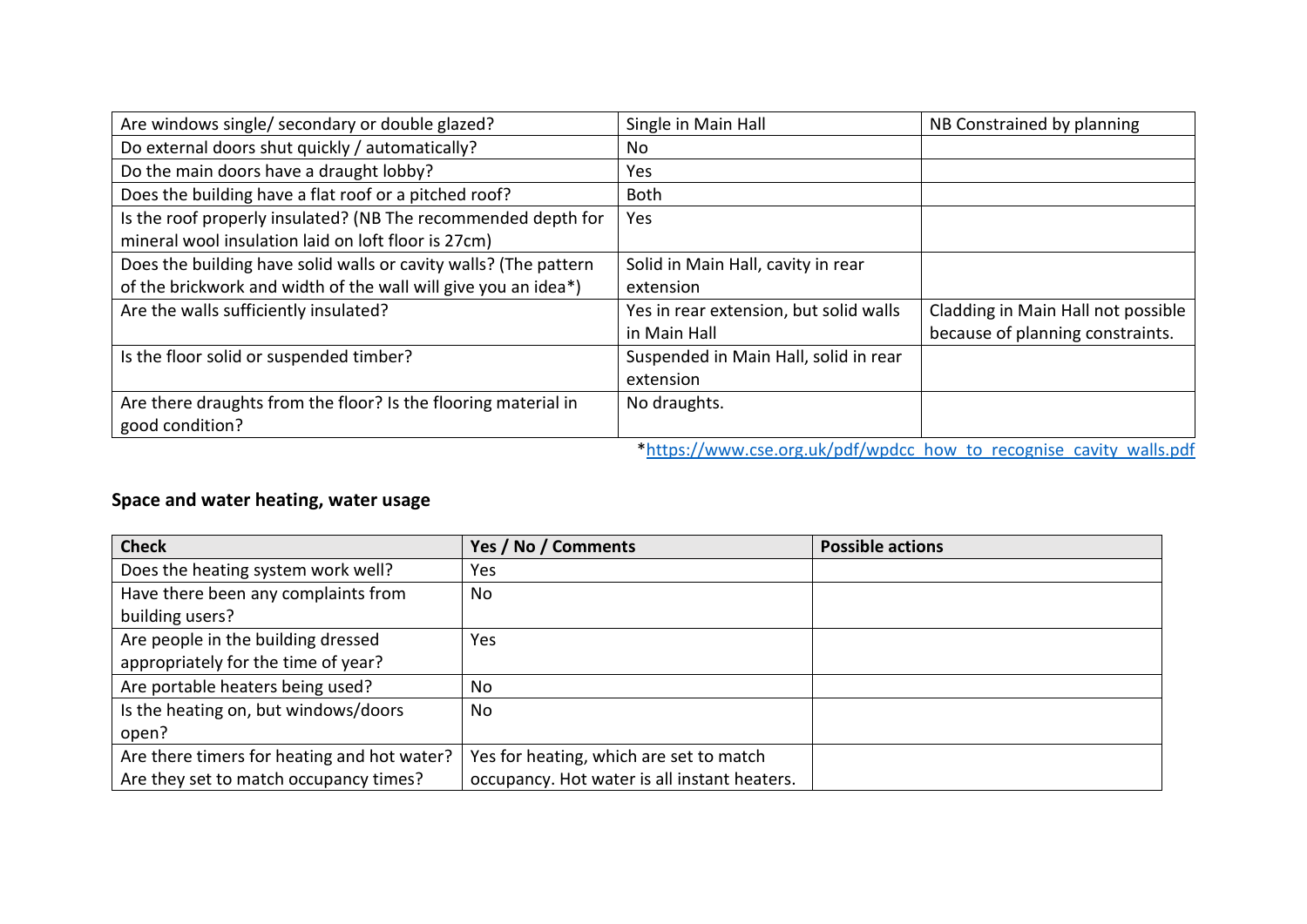| Are heating thermostats working and set to    | Yes                                        |                                            |
|-----------------------------------------------|--------------------------------------------|--------------------------------------------|
| the right temperature (19-20°C)?              |                                            |                                            |
| Who has access to the heating controls and    | Treasurer sets the timer using a key.      |                                            |
| does this lead to any problems?               |                                            |                                            |
| Has your boiler been serviced regularly?      | Yes, annually.                             |                                            |
| Are there any obstructions in front of the    | No                                         |                                            |
| radiators or heaters? (eg curtains)           |                                            |                                            |
| Do the radiators have thermostatic radiator   | In the toilets only. Other areas are fully | TRVs will be fitted in the Snug when it is |
| valves? Are they used effectively?            | controlled by room thermostats.            | refurbished.                               |
| Are the radiators in one room running at      | Yes                                        |                                            |
| roughly the same temperature?                 |                                            |                                            |
| Is heating on in unused spaces (eg            | <b>No</b>                                  |                                            |
| cupboards, corridors)?                        |                                            |                                            |
| Are blinds or curtains closed at the end of   | Usually                                    |                                            |
| the day to cut down on heat loss?             |                                            |                                            |
| Is the hot water tank insulated and are all   | No hot water tank - instant hot water      |                                            |
| hot water pipes lagged?                       | system.                                    |                                            |
| Is water heated at point of use?              | Yes                                        |                                            |
| Is the water at the right temperature $-$ not | Yes                                        |                                            |
| any hotter than it needs to be (60 °C)?       |                                            |                                            |
| Are there any signs of leaks, dripping taps?  | <b>No</b>                                  |                                            |
| Are taps left running after use?              | No                                         |                                            |
| Are flushes on toilets and urinals working    | Yes                                        |                                            |
| properly?                                     |                                            |                                            |
| Are there any signs of water constantly       | <b>No</b>                                  |                                            |
| running into toilet pans or urinals?          |                                            |                                            |
| If you have urinals how do they flush? (eg    | Mechanical                                 |                                            |
| mechanical or sensor?)                        |                                            |                                            |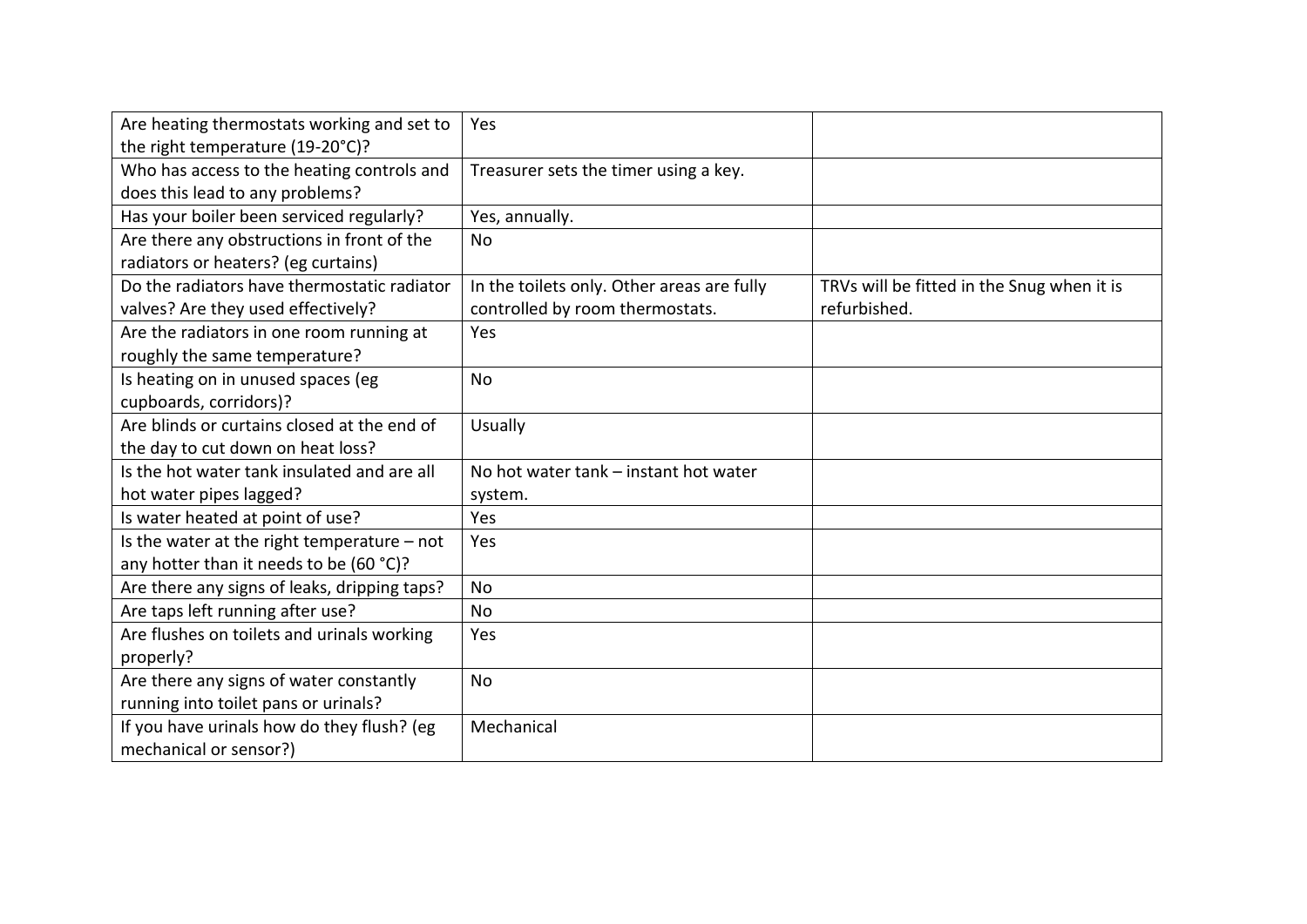# **Lighting**

| <b>Check</b>                                  | Yes / No / Comments | <b>Possible Actions</b> |
|-----------------------------------------------|---------------------|-------------------------|
| Are low-energy (LED or CFL) light bulbs being | Yes, everywhere.    |                         |
| used?                                         |                     |                         |
| Are lights on in empty rooms/unoccupied       | No                  |                         |
| areas? (if so, where?)                        |                     |                         |
| Are there occupancy sensors in                | Yes                 |                         |
| intermittently used areas?                    |                     |                         |
| Are lights on when daylight is sufficient?    | No                  |                         |
| Are the windows and skylights regularly       | Yes                 |                         |
| cleaned?                                      |                     |                         |
| Are light fittings clean?                     | Yes                 |                         |
| Are light switches clearly labelled?          | Yes                 |                         |
| Is external lighting switched off during the  | Yes                 |                         |
| day or set on a timer?                        |                     |                         |
| Are lights located in appropriate places?     | Yes                 |                         |

# **Appliances**

| <b>Check</b>                                | <b>Comments</b>        | <b>Possible Actions</b> |
|---------------------------------------------|------------------------|-------------------------|
| Are there any appliances or chargers which  | No, except for fridges |                         |
| are left on all the time?                   |                        |                         |
| Are any appliances left on standby?         | No                     |                         |
| Is the fridge/freezer defrosted regularly?  | Yes                    |                         |
| Is the fridge/freezer door left open longer | No                     |                         |
| than necessary?                             |                        |                         |
| Is the fridge thermostat working and set to | Yes                    |                         |
| the right temperature (2-4 °C)?             |                        |                         |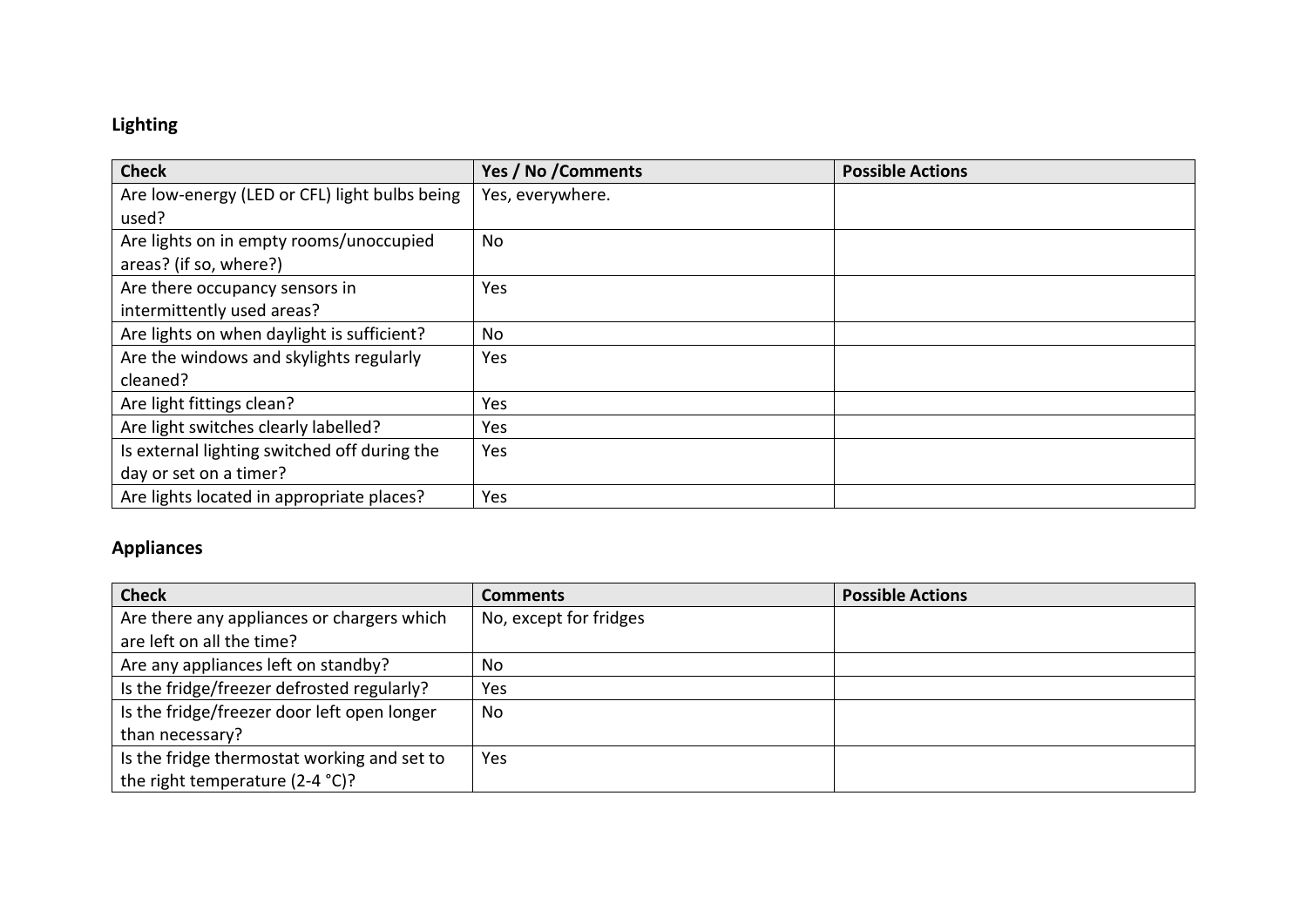| What other electrical appliances (e.g. TV,    | Only regularly used appliances are    |  |
|-----------------------------------------------|---------------------------------------|--|
| radio, projector, kettle) are regularly used? | microwave and instant boiling water   |  |
| Could they be used more efficiently?          | dispenser $-$ this is on Eco setting. |  |
| Do all appliances have high energy efficiency | Yes                                   |  |
| ratings?                                      |                                       |  |

# **2. Guidance on energy efficiency improvements taken from CSE data<sup>1</sup>**

# Insulation and draughtproofing

Energy, in the form of heat, is lost from buildings through the fabric of the building (walls, floors, windows and roof), and through gaps, mainly around doors and windows. You should look over the whole of the building to establish the situation and pinpoint where insulation and/or draught proofing will help to reduce heat loss. It is important to assess this before considering heating, as the energy efficiency of the building fabric will influence choices around a heating system.

## Roof insulation

If your roof has little or no insulation then this is perhaps the first measure you should consider as it can be one of the most cost- effective. Around a quarter of a building's space heating loss can be through an uninsulated roof and the most appropriate form of insulation will depend on the roof construction. Flat roofs can be insulated externally or internally using boards or slabs. Pitched roofs can be insulated using loose-fill or by laying rolls of insulation above ceilings where present or placing slabs between rafters where not. Insulated suspended ceilings are another option. With a timber roof, it is **crucial** to allow for adequate ventilation and/or vapour barriers for long term protection.

Typical savings: 10-20% of space heating energy

## Wall insulation

Large amounts of heat can also be lost through the external walls of a building. Where cavity walls exist, specialist advice should be sought about filling the cavity with insulating material such as mineral or glass fibre. Solid walls tend to be harder to insulate. Like roofs, they can be insulated

<sup>1</sup> Centre for Sustainable Energy https://www.cse.org.uk/local-energy/download/an-energy-survey-pro-forma-76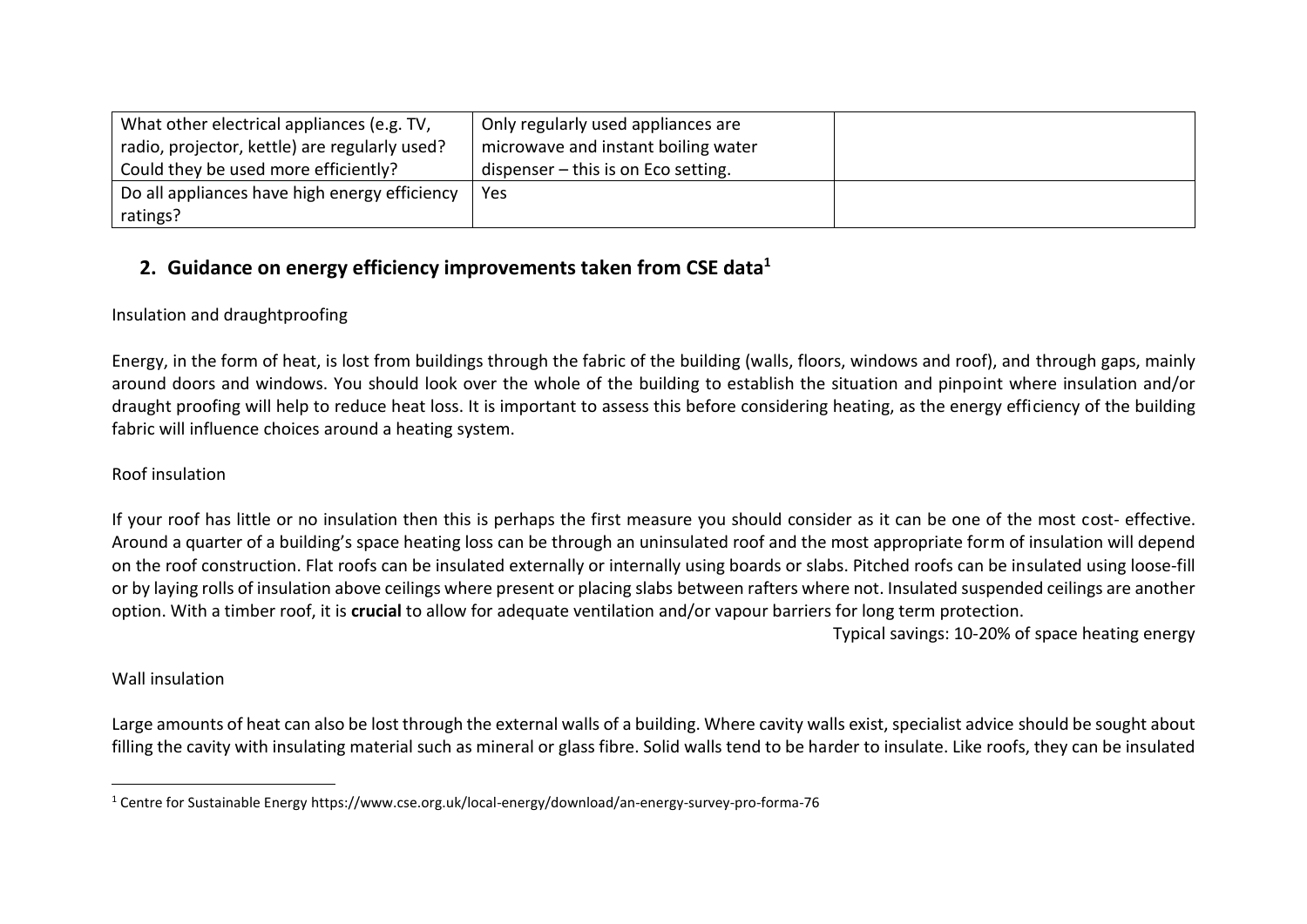either externally or internally, with the latter usually being the cheaper option. This typically involves insulated plasterboard applied to wooden batons fixed to the inside wall. An alternative involves sheets of foam-like material which can be glued to the wall. There's guidance on identifying solid/cavity walls on the EST website (www.est.org.uk).

Typical savings: 10-20% of space heating energy

Sealing gaps around windows, doors or floor skirting

Gaps around the floor, skirting boards, windows and doors can result in cold draughts and significant heat loss so they should be sealed wherever possible, whilst ensuring that adequate ventilation is maintained for spaces that need it.

Typical savings: 10-15% of space heating energy

### Double glazing

Windows are generally areas of considerable heat loss and can cause down draughts of cold air. One way to cut down heat loss (and noise) is to install double glazing, either in the form of hermetically sealed units or by adding 'secondary' glazing such a second pane of glass or clear polycarbonate to create an air gap. Curtains and blinds can significantly reduce heat loss by acting as insulators and excluding draughts, particularly if they are made of a heavy fabric and have a thermal lining.

Typical savings: 5-25% of space heating energy

### Floor insulation

Installing floor insulation can be disruptive and is not often undertaken as a retrofit measure unless there are significant additional works required such as floor replacement. However, insulation beneath a suspended timber floor is sometimes possible, and where underfloor heating is present insulation is vital to prevent heat being lost to the ground. A more simple and cost effective approach would be to eliminate draughts coming up through the floor, by sealing cracks and holes; or by laying some form of sheet material or carpeting together with an underlay. Typical savings: 3-5% of space heating energy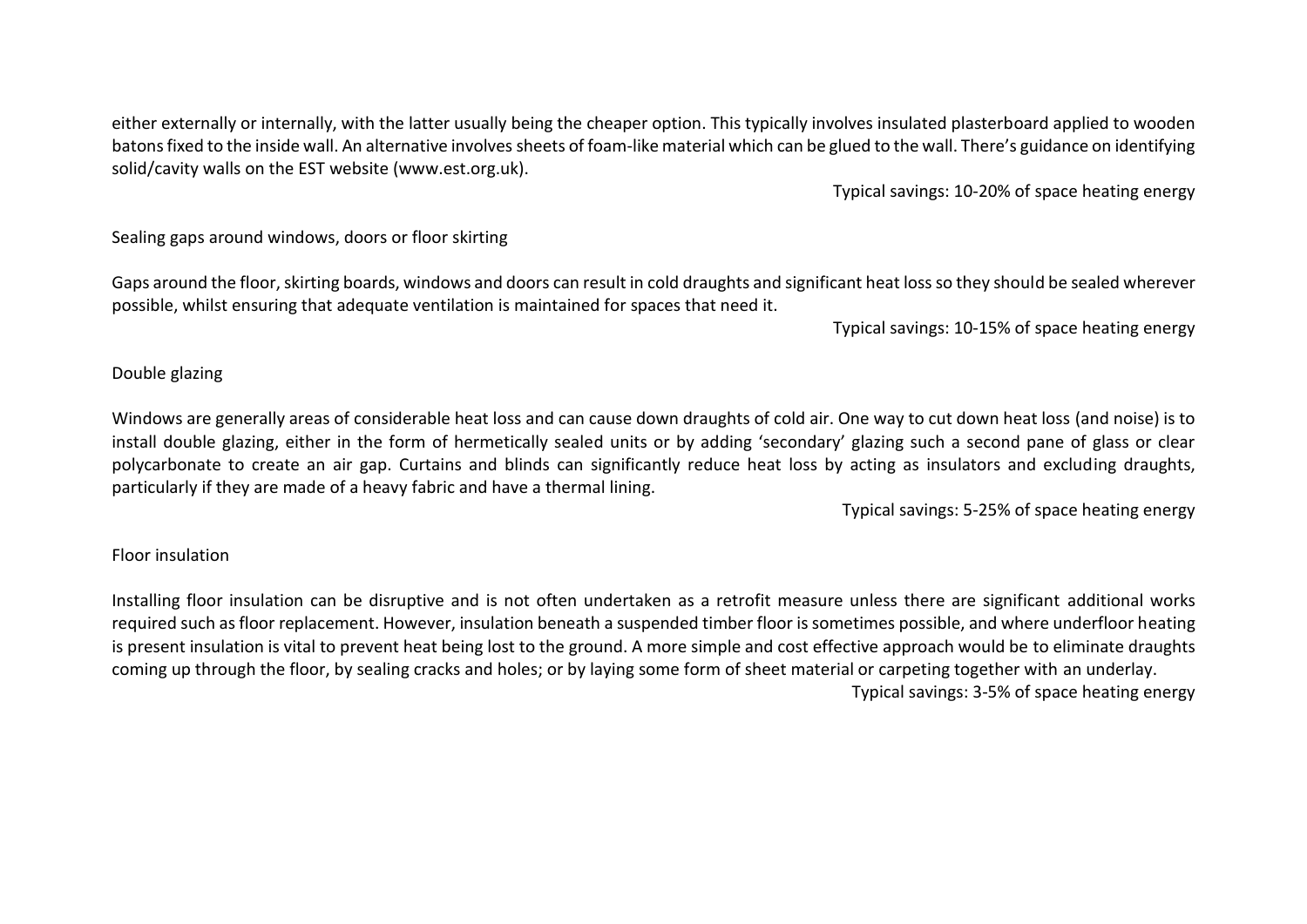## Space and water heating

There are many different types of heating/cooling systems using different types of fuel. Many of those in community buildings are old, inefficient or not operated property, which results in higher bills, higher carbon emissions and ineffective heating or cooling. Take a look at the system in your building and find out what it comprises and how it is actually used.

#### New boiler/heating system

Your building's space and water heating may be provided by a central boiler or by stand-alone heaters, or a combination of both. You should seek advice on whether this arrangement is appropriate. If the heating system is 15 years old or more it is likely to be relatively inefficient, especially in the case of a non- condensing boiler, and you may want to consider a replacement. Your decision will be influenced by your waterheating needs i.e. will the boiler provide hot water for basins or kitchen, or will these use stand-alone 'instantaneous' units. If the main system uses an expensive heating fuel (oil, electricity LPG) you may want to consider switching to mains gas or wood, although this can incur significant capital costs.

Typical savings for a new condensing boiler: 15-20% of (boiler) heating energy

#### New heating controls

Community buildings are normally used intermittently, leading to difficulties in allowing suitable warm-up times and timely switch- off. This can mean that the heating is often left on for much longer than needed. Advanced controls such as timers, programmers and zoning (individual control of more than one area) can lead to significant savings and more comfortable temperatures. The heating system and the control system need to be chosen together as different forms of heating lend themselves to different forms of control. It is also important to decide who will be in charge of the heating system, as operating it properly is essential if it is to work effectively. And thermostatic radiator valves (TRVs) and room thermostats should be regularly checked as people may fiddle with them and change their optimum settings.

Typical measures and savings:

- Time controls on electric hot water tanks: 20-50% of water heating energy
- Presence detector controls on electrically heated rooms: 10- 40% of space heating energy
	- TRVs: 5-10% of space heating energy
	- General upgrade of heating controls: 5-25% of total heating energy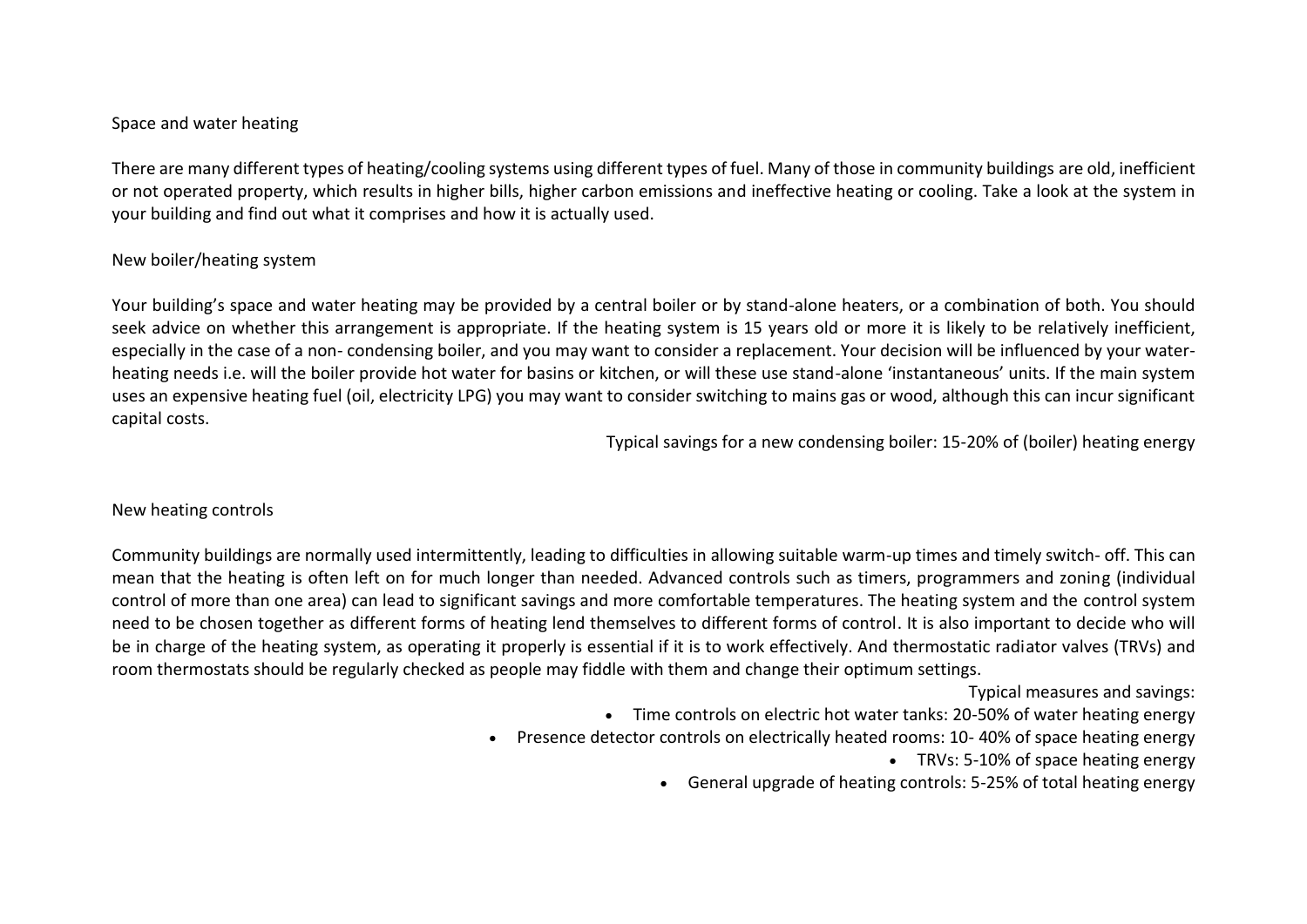#### Point-of-use water heaters

The demand for hot water can vary greatly over the week in a community building and it makes little sense to heat a whole tank of water just to use a small amount. Some form of local instantaneous appliance, usually powered by electricity or gas, may therefore be the best option for water heating. This also avoids long pipe runs where a hot tap needs to be run for some time before hot water is obtained.

Typical savings: 10-30% of water heating energy (where replacing centralised supply)

#### Insulation of hot water pipework

Hot water pipework which is uninsulated will result in heat being lost to the surroundings and where the pipe runs through unheated spaces, it will not usefully contribute to the heating of the building. Insulation of hot water pipes and valves can therefore be a simple, cost-effective measure.

Typical savings: 5-10% of space/water heating energy (depending on length of pipes)

#### Lighting

The majority of community centres are lit by fluorescent lights. These are relatively energy efficient but most can be upgraded to higher efficiency slim-line 'T5' tubes or better still LED fittings. In most situations simply replacing fluorescent tubes with LEDs is not possible because of the load and the starter motors (ballast) which can compromise the result. It is more costly but far more effective to replace the whole light fitting with an LED unit which can generally be found in a similar size to reduce the need for redecoration. New fittings require more of a capital outlay but result in better savings in the long run. Standard light bulbs or compact fluorescent lamps' (CFLs) should be replaced with LED bulbs which are now widely available. These give substantial energy savings, last 15 years or more and are now available in virtually all shapes and sizes. Few community buildings have anything other than manual on/off switches for lighting control, meaning that lights are often left on unnecessarily for long periods. Timers and motion sensors can be an effective way of making significant savings, providing they are installed and set-up correctly taking into account the room or area's occupancy patterns.

Typical measures and savings:

• Replacement of T12 or T8 tubes with T5: 40-50% of lighting energy

• Replacement of T% with LED fittings: 45-65% of lighting energy

• Replacement of tungsten filament bulbs with LED: 80-95% of lighting energy

• Automatic lighting controls: 20-50% of lighting energy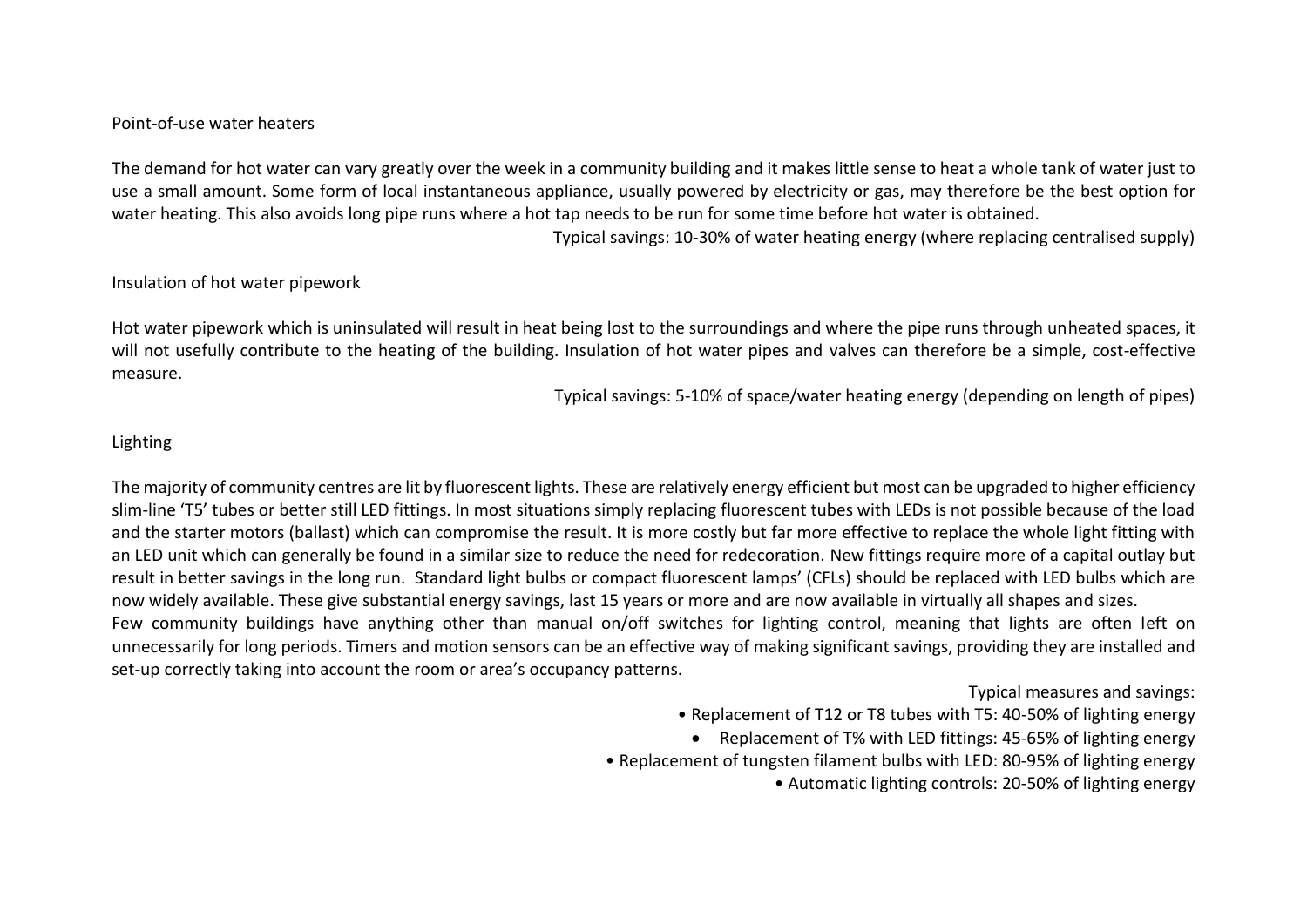## Electrical appliances

Community buildings usually contain a range of appliances such as kettles or water boilers, fridges, microwave ovens and office equipment. Most new devices are now supplied with an energy efficiency rating, so by replacing old appliances with new ones (e.g. rated A++) substantial savings can be made. Simple programmable on/off timers can also be highly effective on a range of equipment including instantaneous water boilers, photocopiers and printers.

> Typical measures and savings: • Time controls on office equipment: 20-60% of associated electricity use • Replacement of an old fridge/freezer with an A++ unit: 50- 80% of associated electricity use

#### Water use

There are a number of simple, low-cost measures that can be taken to reduce water use. If this is hot water, then there will be savings in energy, but even by saving cold water used in basins, sinks and toilets you will be saving energy because of the energy and carbon emissions associated with the water's supply and treatment.

> Typical measures and savings: • Spray taps: 0.04 tonnes CO2 per year (for a typical wash basin in use 6 days per week)

• Volume control in toilet cisterns: 0.01 tonnes CO2 per year (based on 12 flushes per day, saving 2.5 litres per flush)

# **3. Calculation of annual energy use and associated CO<sup>2</sup> emissions**

The Centre for Sustainable Energy<sup>2</sup> set out the following method for calculating your CO<sup>2</sup> emissions and for estimating the reduction in CO<sup>2</sup> emissions resulting from the improvement measures you have identified.

• Multiply your annual energy use in kWh by the conversion facture for that fuel (gas, oil etc) to calculate the tonnes of CO2 (see table below). For gas and electricity, you can get kilowatt-hour (kWh) figures from your utility bills. Oil and LPG are usually billed in litres, so for oil multiply number of litres by 10.3 to get kWh, and for LPG multiply number of litres by 6.96 to get kWh.

<sup>2</sup> Centre for Sustainable Energy https://www.cse.org.uk/local-energy/download/an-energy-survey-pro-forma-76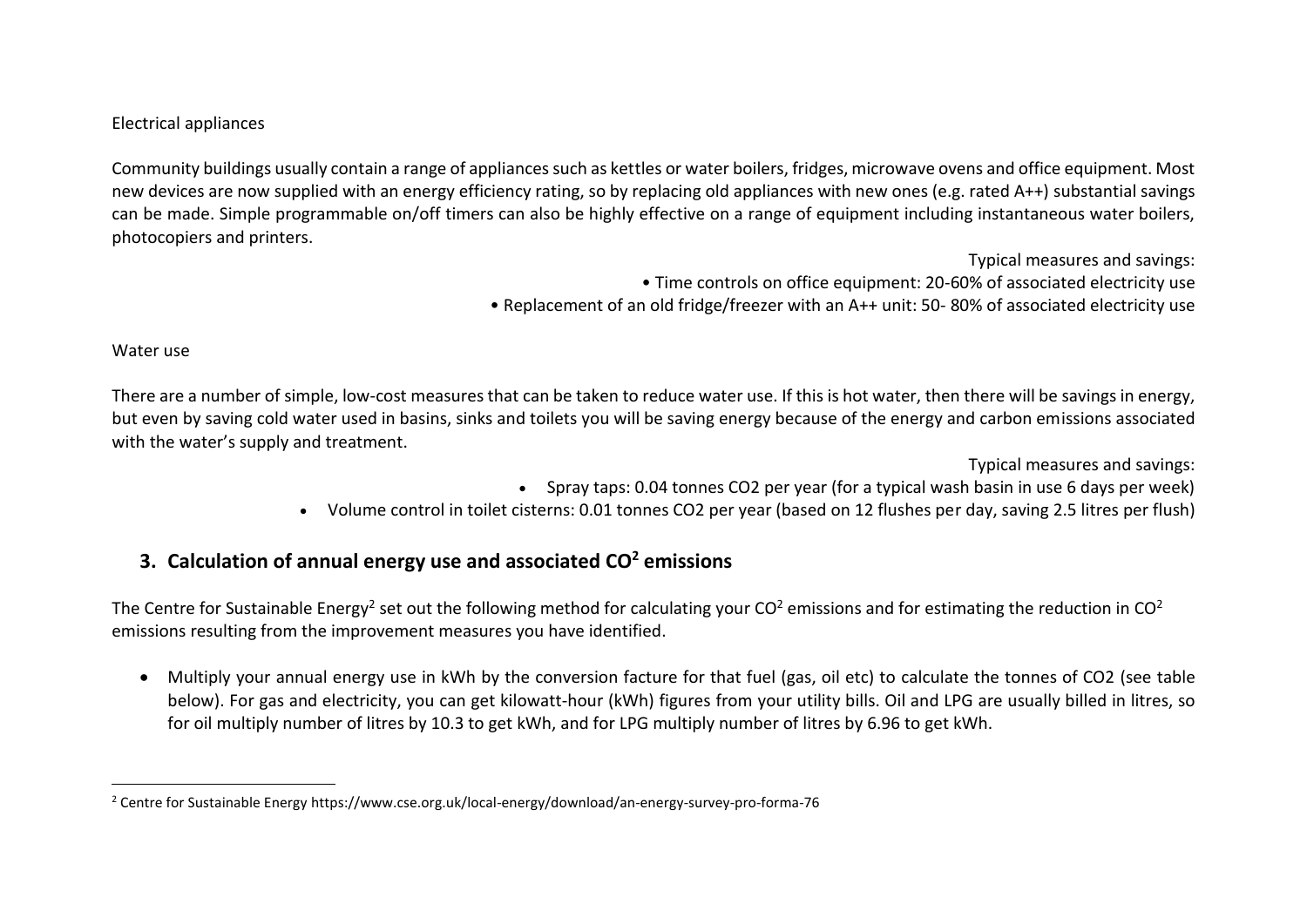| Fuel        | Annual use      | Conversion factor (tonnes CO <sub>2</sub><br>per kWh) | Tonnes CO <sub>2</sub> |
|-------------|-----------------|-------------------------------------------------------|------------------------|
| Gas         | 18,000 kWh x    | 0.000184                                              | 3.31                   |
| loil        | kWhx            | 0.000253                                              |                        |
| <b>LPG</b>  | kWhx            | 0.000217                                              |                        |
| Electricity | $1,200$ kWh $x$ | $ 0.000462\rangle$                                    | 0.55                   |

 $\bullet$  Estimate the CO<sup>2</sup> savings from the measures you have identified. By applying the percentage savings figures given in the previous section to your annual energy use as noted above, you can estimate the CO<sup>2</sup> savings that are likely to result from the energy efficiency improvements you are considering.

# **CO<sup>2</sup> savings from energy efficiency measures**

| Improvement eg<br>Insulation | Approx. CO <sup>2</sup> saving | Applicable energy<br>use [kWh/yr] | Approx. energy<br>saved [kWh/yr] | <b>Conversion factor</b><br>[tCO <sup>2</sup> /kWh] | Approx. CO <sup>2</sup> saving<br> tonnes/yr |
|------------------------------|--------------------------------|-----------------------------------|----------------------------------|-----------------------------------------------------|----------------------------------------------|
| <b>TRVs in Snug</b>          |                                |                                   | 40                               | 0.000462                                            | 0.12                                         |
|                              |                                |                                   |                                  |                                                     |                                              |

Column 1: This is the measure you are considering eg roof insulation

## Column 2: Approx. saving (%)

This is the estimated CO<sup>2</sup> saving (%) given earlier, e.g. for roof insulation this is 10-20% (of space heating energy). As savings can vary depending on the specific circumstances of the measure, the ranges given are approximate and you will need to estimate a figure using common sense (e.g. insulating a very short piece of pipework will result in a low energy saving compared to cladding several long sections of piping.)

### Column 3: Applicable energy use

This is the proportion of your total energy use that the saving refers. This is fairly straightforward if you heat your space using a fuel for which you are billed separately (it will be the relevant kWh figures you supplied for your annual energy use above). But, say your space is heated by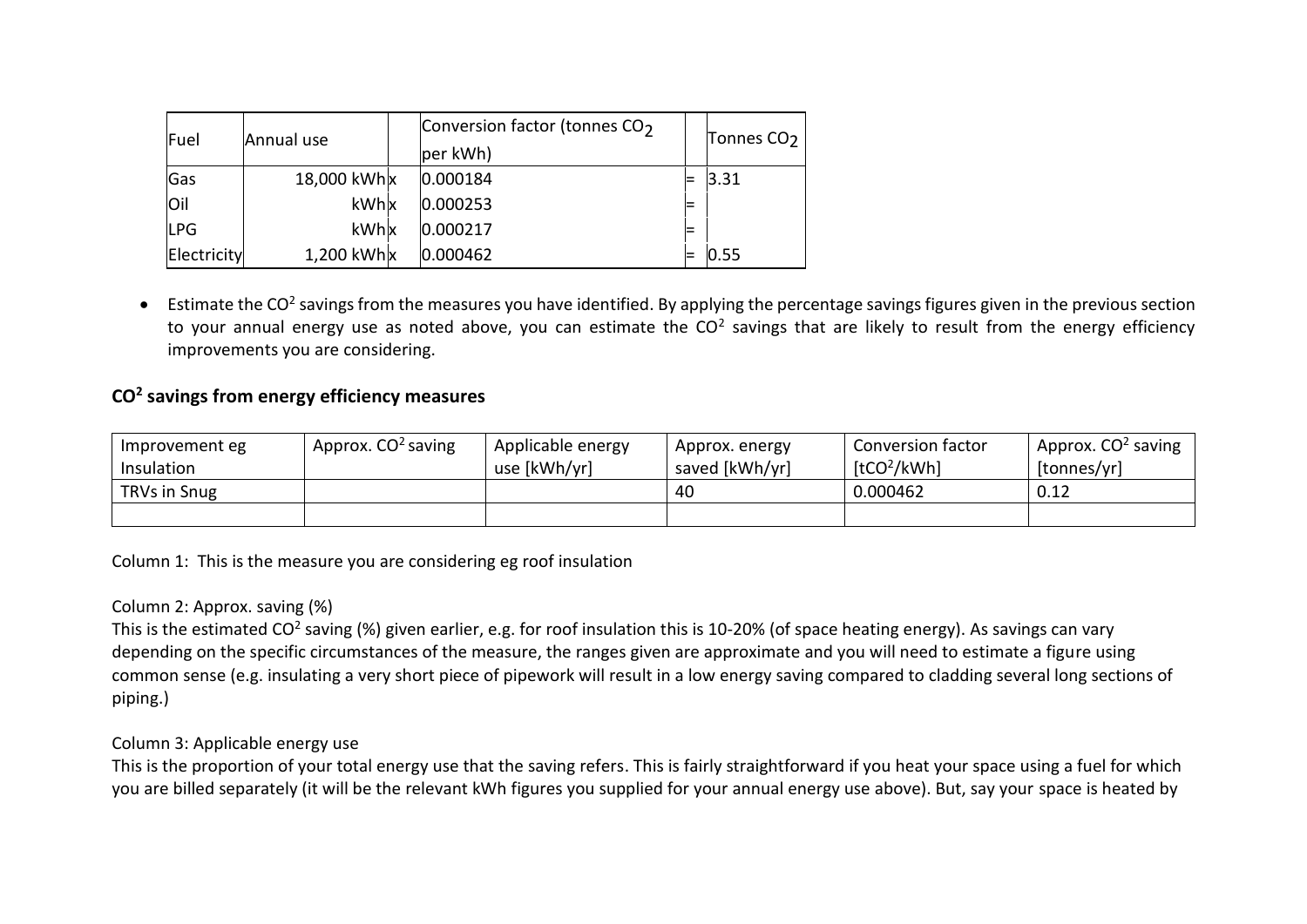electricity. Then it's not so simple because you'll also be using electricty for lighting, appliances etc, so you need to estimate the proportion of electricity that space heating accounts for. Similarly, your water heating system may use the same fuel as that for space heating. As an approximate guide, total energy use in a typical village hall may be split as follows: space heating 70%; water heating 5%; lighting 15%; electrical appliances 10%.

## Column 4: Approx. energy saved

This is the actual amount of energy (kWh) that is likely to be saved from the measure; e.g. for roof insulation and an annual space heating requirement of 40,000 kWh, this figure would be 15% of 40,000 = 6,000 kWh.

## Column 5: Conversion factor

This is the value used to estimate CO2 savings resulting from the quantity of energy expected to be saved. The conversion factor is dependent on fuel type and can be taken from the figures at the beginning of this section above; e.g. where oil is the fuel of interest, the conversion factor will be 0.000253 tCO2/kWh.

### Column 6: Approx. CO2 saving

This is the estimated CO2 savings resulting from the quantity of energy expected to be saved; e.g. for an annual space heating saving of 6,000 kWh where oil is the fuel used, the saving will be 6,000 kWh x 0.000253 = 1.52 tonnes CO2 per year. Note – for water efficiency measures, you can estimate CO2 savings directly from the figures given.